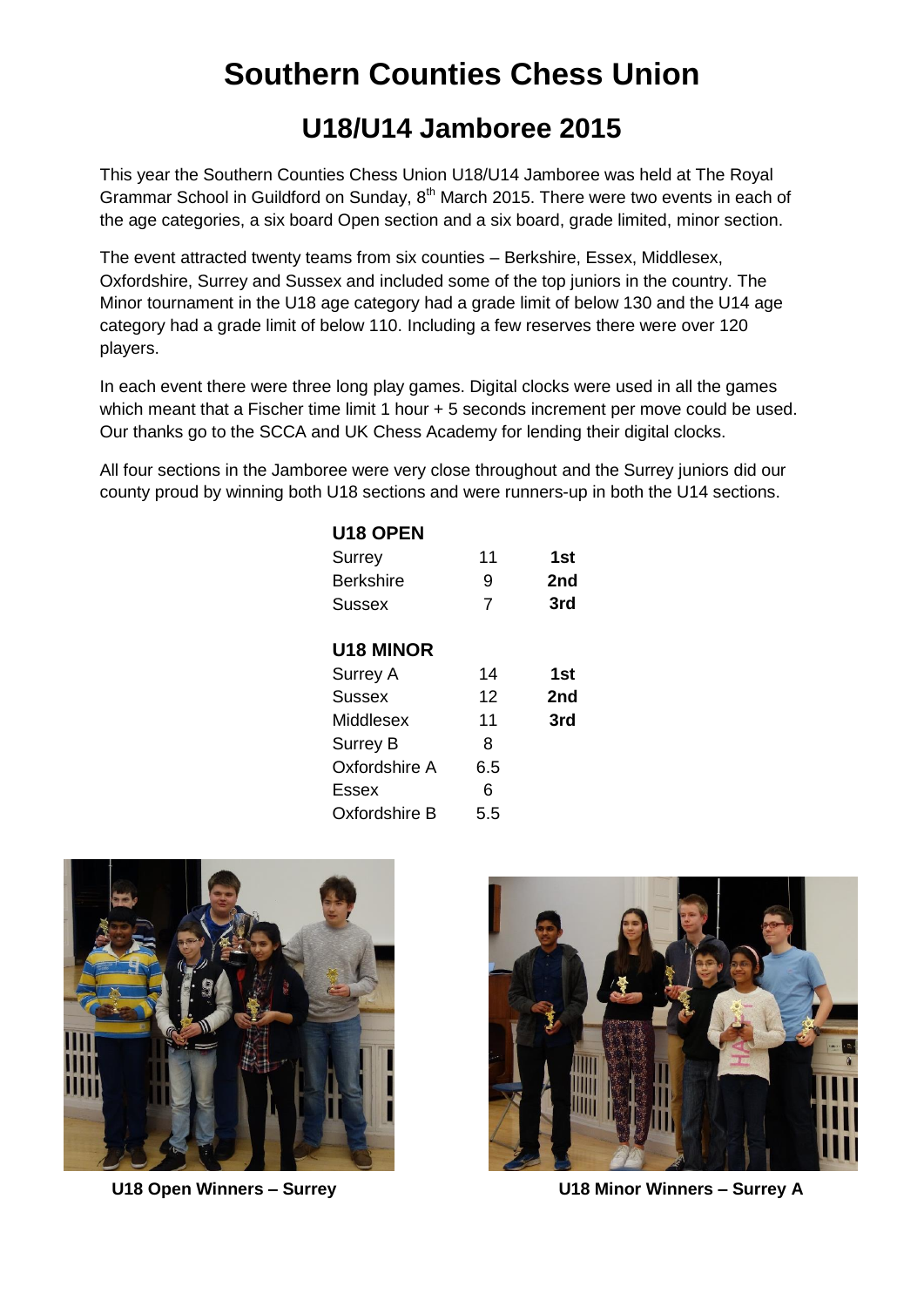## **U14 OPEN**

| Sussex A    | 13   | 1st |
|-------------|------|-----|
| Surrey      | 12   | 2nd |
| Middlesex   | 10.5 | 3rd |
| Oxfordshire | 9    |     |
| Essex       | 8.5  |     |
| Berkshire   | 5.5  |     |
| Sussex B    | 4.5  |     |
|             |      |     |
|             |      |     |

## **U14 MINOR**

| Essex  | 11 | 1st              |
|--------|----|------------------|
| Surrey | 11 | 2nd on tie break |
| Sussex | 5  | 3rd              |



**U14 Open Winners – Sussex A U14 Minor Winners – Essex**





**U14 Open Runners-up – Surrey U14 Minor Runners-up – Surrey**